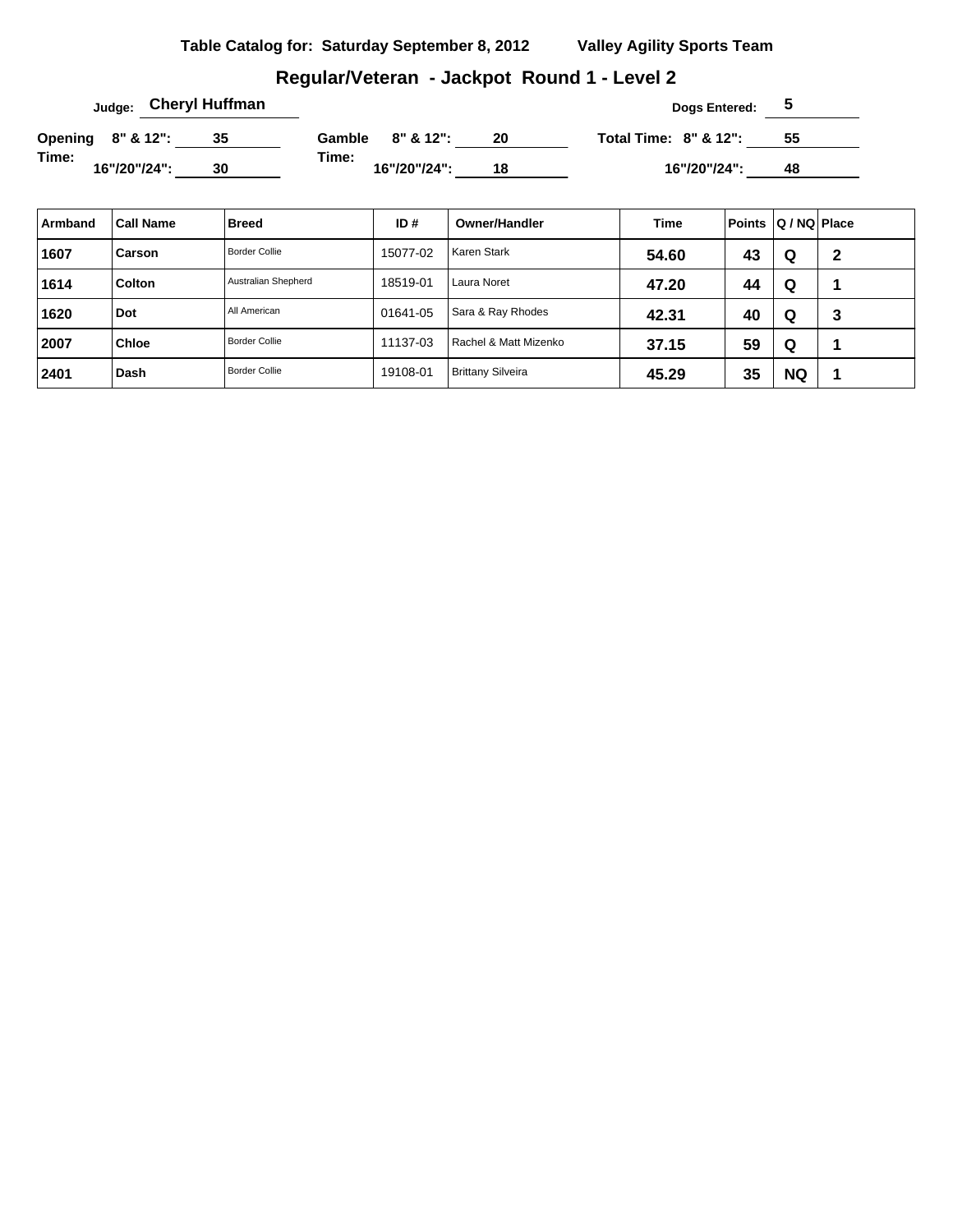#### **Table Catalog for: Saturday September 8, 2012 Valley Agility Sports Team**

#### **Regular/Veteran - Jackpot Round 1 - Level 3**

| <sub>Judge:</sub> Cheryl Huffman |    |                       |    | Dogs Entered:                    | 10 |  |
|----------------------------------|----|-----------------------|----|----------------------------------|----|--|
| Opening 8" & 12":                |    | Gamble 8" & 12":      | 20 | <b>Total Time: 8" &amp; 12":</b> | 55 |  |
| Time:<br>16"/20"/24":            | 30 | Time:<br>16"/20"/24": | 18 | 16"/20"/24":                     | 48 |  |

| Armband | <b>Call Name</b> | <b>Breed</b>                     | ID $#$   | <b>Owner/Handler</b>           | Time  | <b>Points</b> | Q / NQ Place |              |
|---------|------------------|----------------------------------|----------|--------------------------------|-------|---------------|--------------|--------------|
| 802     | Weezer           | Corgi                            | 01951-04 | Mary Van Wormer/H:Linda Maddox | 69.36 | 41            | <b>NQ</b>    | $\mathbf{2}$ |
| 803     | Ruby             | Welsh Corgi (Pembroke)           | 07900-02 | Nancy Rico                     | 44.59 | 51            | Q            |              |
| 1603    | Vegas            | Golden Retriever                 | 03193-03 | Mary & Dwight Whatley          | 49.59 | 31            | <b>NQ</b>    |              |
| 1609    | <b>Drummer</b>   | Shetland Sheepdog                | 16496-02 | Penny Larson                   | 62.57 | 33            | <b>NQ</b>    | 4            |
| 1617    | <b>Dock</b>      | Nova Scotia Duck Tolling Retriev | 10202-04 | Wendy Johansen                 | 40.91 | 54            | Q            | 1            |
| 1618    | <b>River</b>     | Nova Scotia Duck Tolling Retriev | 17232-02 | Caroline van der Wyk           | 51.92 | 35            | <b>NQ</b>    | 3            |
| 1624 V  | <b>Riley</b>     | All American                     | 18061-01 | Monica Salusky                 | 43.74 | 38            | <b>NQ</b>    | $\mathbf{2}$ |
| 2008    | <b>Mimi</b>      | Australian Shepherd              | 17364-02 | Lorraine Cirinelli             | 44.53 | 53            | Q            | $\mathbf 2$  |
| 2019 V  | <b>Will</b>      | Australian Shepherd              | 17364-01 | Lorraine Cirinelli             | 39.63 | 57            | Q            | 1            |
| 2403    | Kubby            | All American                     | 11137-01 | Rachel & Matt Mizenko          | 38.79 | 50            | Q            | 1            |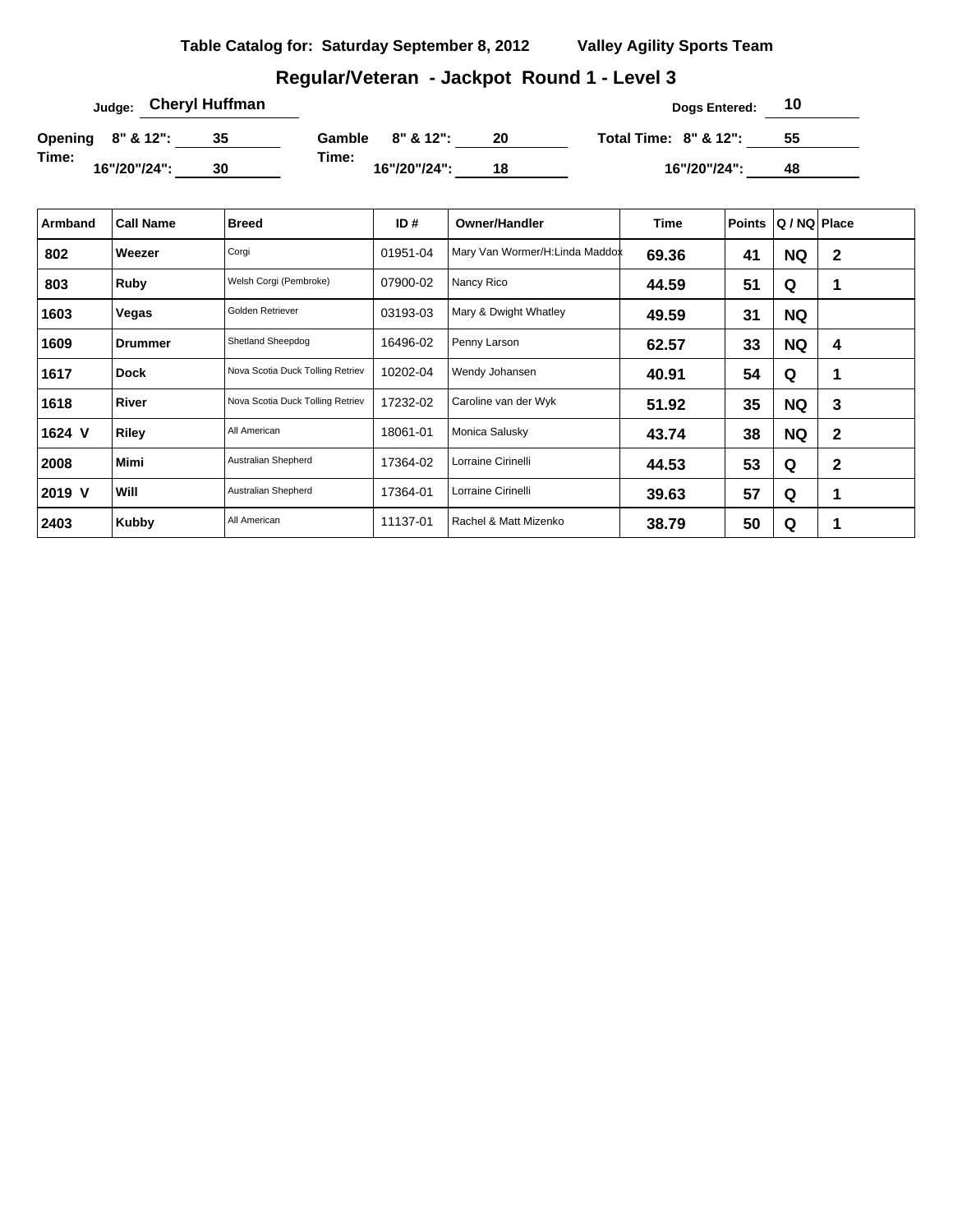**Table Catalog for: Saturday September 8, 2012 Valley Agility Sports Team**

#### **Regular/Veteran - Jackpot Round 1 - Level 4**

|                   |  |              | <sub>Judge:</sub> Cheryl Huffman |                       |              |    |  | Dogs Entered:         | $\epsilon$ |  |
|-------------------|--|--------------|----------------------------------|-----------------------|--------------|----|--|-----------------------|------------|--|
| Opening 8" & 12": |  |              | 35                               | Gamble $8'' \& 12"$ : |              | 20 |  | Total Time: 8" & 12": | - 55       |  |
| Time:             |  | 16"/20"/24": | 30                               | Time:                 | 16"/20"/24": | 18 |  | 16"/20"/24":          | 48         |  |

| ∣ Armband | <b>Call Name</b> | <b>Breed</b>             | ID#      | <b>Owner/Handler</b> | Time  | Points Q/NQ Place |           |   |
|-----------|------------------|--------------------------|----------|----------------------|-------|-------------------|-----------|---|
| 1608      | <b>Nick</b>      | <b>Shetland Sheepdog</b> | 16496-01 | Penny Larson         | 55.00 | 49                | W         |   |
| 1616      | <b>Dixie</b>     | Australian Shepherd      | 10717-04 | Marci Thomas         | 55.09 | 7 h<br>س د        | <b>NQ</b> | - |

#### **Enthusiast - Jackpot Round 1 - Level 4**

|                              | <sub>Judge:</sub> Cheryl Huffman |        |              |    | Dogs Entered:                    |    |
|------------------------------|----------------------------------|--------|--------------|----|----------------------------------|----|
| <b>Opening 8" &amp; 12":</b> | -35                              | Gamble | 8" & 12":    | 20 | <b>Total Time: 8" &amp; 12":</b> | 55 |
| Time:<br>16"/20"/24":        | 30                               | Time:  | 16"/20"/24": | 18 | 16"/20"/24":                     | 48 |

| ∣ Armband     | <b>Call Name</b> | Breed     | ID#      | <b>Owner/Handler</b> | Time  | Points Q / NQ Place |           |  |
|---------------|------------------|-----------|----------|----------------------|-------|---------------------|-----------|--|
| $.805$ $\tau$ | Mia              | Chihuahua | 04420-02 | l Veronica Adrover   | 49.19 | 40                  | <b>NQ</b> |  |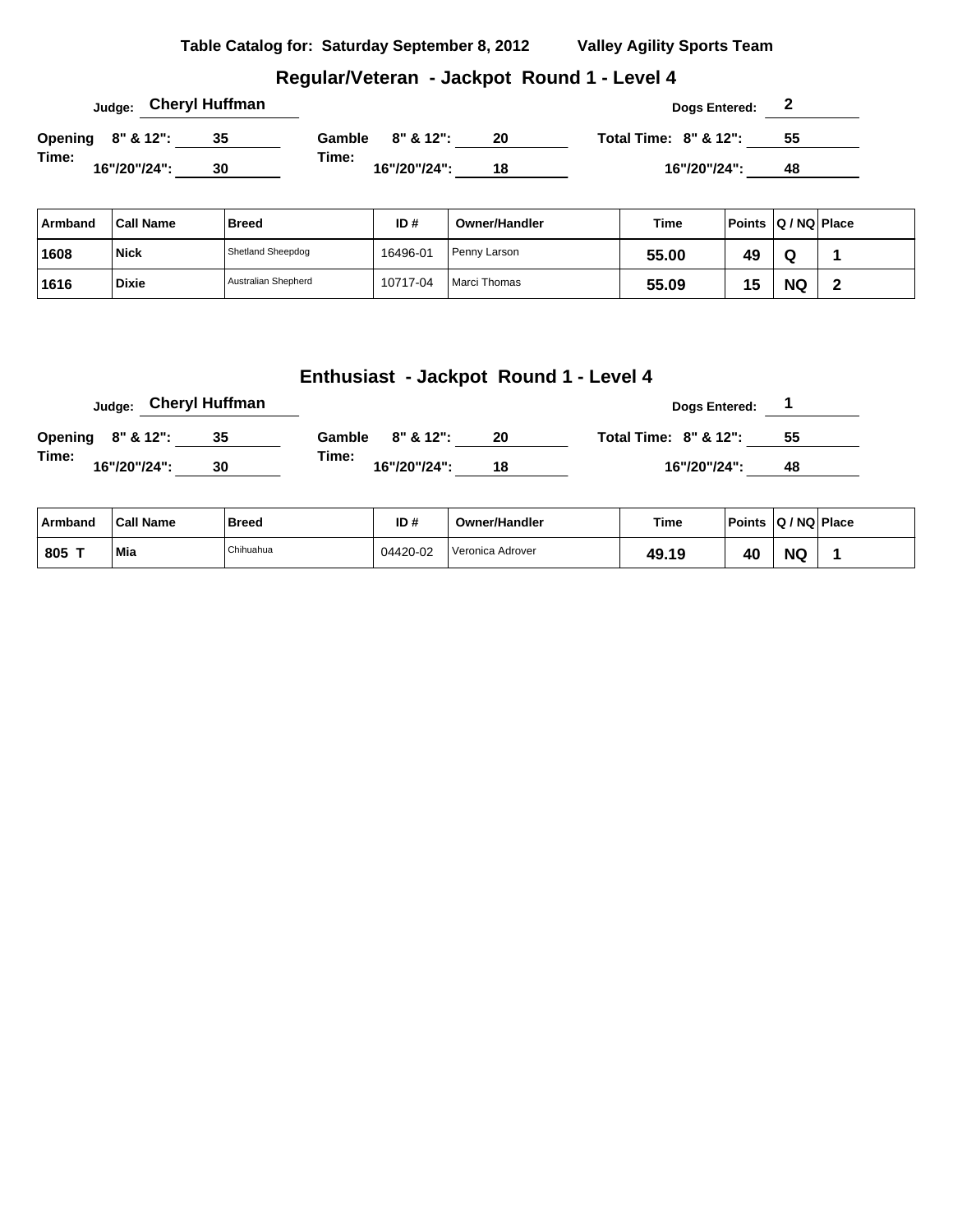| Table Catalog for: Saturday September 8, 2012 | <b>Valley Agility Sports Team</b> |
|-----------------------------------------------|-----------------------------------|
|                                               |                                   |

## **Regular/Veteran - Jackpot Round 1 - Level 5**

| Judge:                | <b>Cheryl Huffman</b> |                       |    | Dogs Entered:                    |    |  |
|-----------------------|-----------------------|-----------------------|----|----------------------------------|----|--|
| Opening 8" & 12":     |                       | 8" & 12":<br>Gamble   | 20 | <b>Total Time: 8" &amp; 12":</b> | 55 |  |
| Time:<br>16"/20"/24": | 30                    | Time:<br>16"/20"/24": | 18 | 16"/20"/24":                     | 48 |  |

| Armband | <b>Call Name</b> | <b>Breed</b>            | ID#      | Owner/Handler                 | <b>Time</b> | <b>Points</b> | Q / NQ Place |   |
|---------|------------------|-------------------------|----------|-------------------------------|-------------|---------------|--------------|---|
| 1601    | Gemma            | <b>English Shepherd</b> | 15027-02 | Toni Duralski                 | 43.45       | 52            | Q            |   |
| 1611    | Reva             | Australian Shepherd     | 05925-04 | <b>Cherie Gessford</b>        | 43.96       | 22            | <b>NQ</b>    | 3 |
| 1613    | Indy             | Poodle (Standard)       | 02319-03 | Monika Knutson                | 41.32       | 47            | Q            | 2 |
| 2011 V  | Darby            | Labrador Retriever      | 03303-01 | Debbie McVay                  | 46.15       | 44            | Q            | 2 |
| 2015 V  | <b>Riley</b>     | All American            | 08848-01 | Denice Sawatzky/H:Ralph Jones | 41.62       | 51            | Q            |   |
| 2017 V  | Stomper          | All American            | 10717-02 | Marci Thomas                  | 59.67       | 34            | <b>NQ</b>    | 3 |

## **Enthusiast - Jackpot Round 1 - Level 5**

|                   |              | Judge: Cheryl Huffman |        |              |    | Dogs Entered:                    |    |
|-------------------|--------------|-----------------------|--------|--------------|----|----------------------------------|----|
| Opening 8" & 12": |              | 35                    | Gamble | 8" & 12":    | 20 | <b>Total Time: 8" &amp; 12":</b> | 55 |
| Time:             | 16"/20"/24": | 30                    | Time:  | 16"/20"/24": | 18 | 16"/20"/24":                     | 48 |

| Armband   | <b>Call Name</b> | <b>Breed</b>     | ID#      | <b>Owner/Handler</b> | <b>Time</b> | Points    | $ Q/NQ $ Place |  |
|-----------|------------------|------------------|----------|----------------------|-------------|-----------|----------------|--|
| $12016$ T | <b>Tally</b>     | Belgian Tervuren | 02333-02 | Nancy Smith          | 46.33       | ne.<br>-- | <b>NQ</b>      |  |